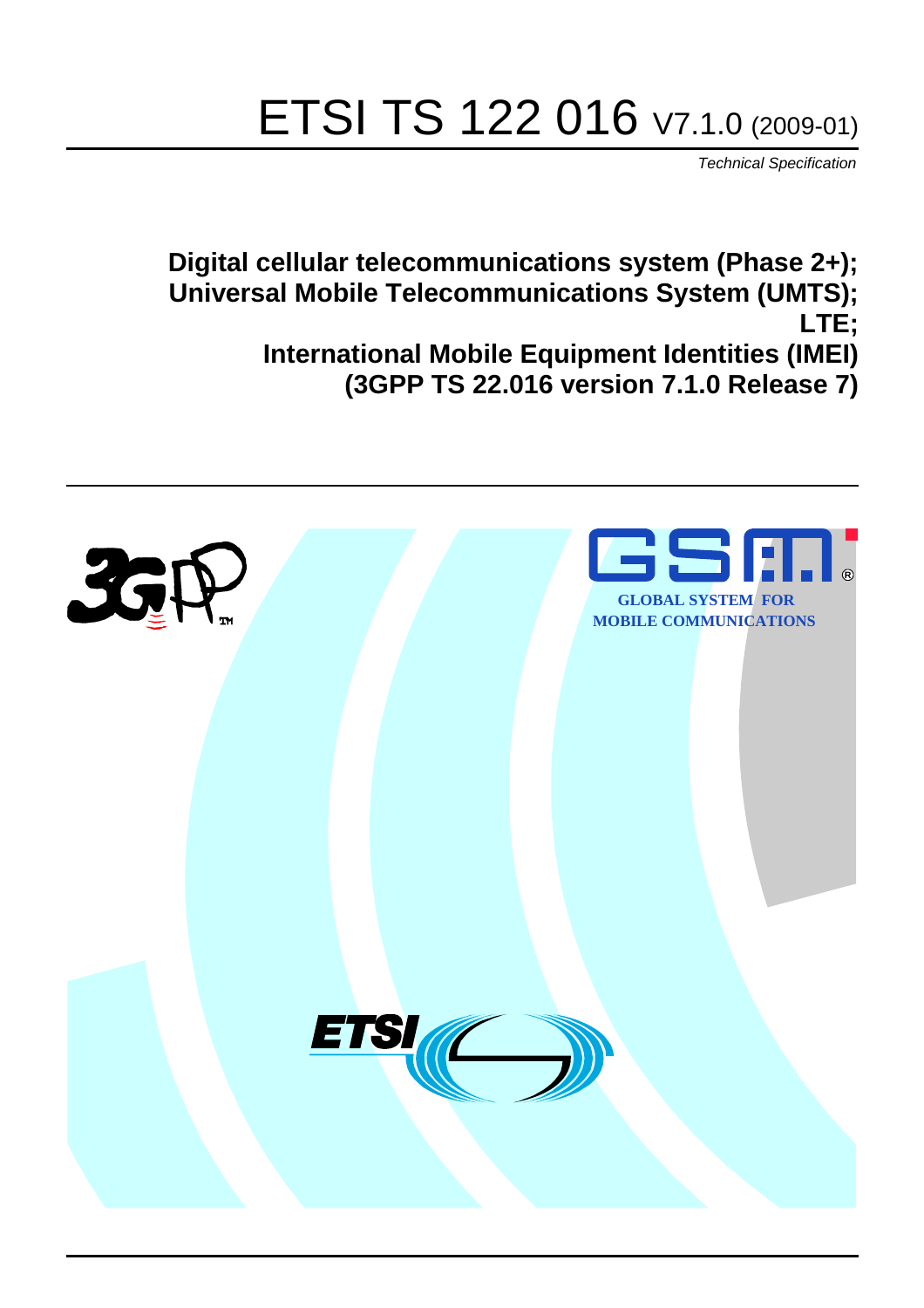Reference RTS/TSGS-0122016v710

> Keywords GSM, UMTS

#### *ETSI*

#### 650 Route des Lucioles F-06921 Sophia Antipolis Cedex - FRANCE

Tel.: +33 4 92 94 42 00 Fax: +33 4 93 65 47 16

Siret N° 348 623 562 00017 - NAF 742 C Association à but non lucratif enregistrée à la Sous-Préfecture de Grasse (06) N° 7803/88

#### *Important notice*

Individual copies of the present document can be downloaded from: [http://www.etsi.org](http://www.etsi.org/)

The present document may be made available in more than one electronic version or in print. In any case of existing or perceived difference in contents between such versions, the reference version is the Portable Document Format (PDF). In case of dispute, the reference shall be the printing on ETSI printers of the PDF version kept on a specific network drive within ETSI Secretariat.

Users of the present document should be aware that the document may be subject to revision or change of status. Information on the current status of this and other ETSI documents is available at <http://portal.etsi.org/tb/status/status.asp>

If you find errors in the present document, please send your comment to one of the following services: [http://portal.etsi.org/chaircor/ETSI\\_support.asp](http://portal.etsi.org/chaircor/ETSI_support.asp)

#### *Copyright Notification*

No part may be reproduced except as authorized by written permission. The copyright and the foregoing restriction extend to reproduction in all media.

> © European Telecommunications Standards Institute 2009. All rights reserved.

**DECT**TM, **PLUGTESTS**TM, **UMTS**TM, **TIPHON**TM, the TIPHON logo and the ETSI logo are Trade Marks of ETSI registered for the benefit of its Members.

**3GPP**TM is a Trade Mark of ETSI registered for the benefit of its Members and of the 3GPP Organizational Partners. **LTE**™ is a Trade Mark of ETSI currently being registered

for the benefit of its Members and of the 3GPP Organizational Partners.

**GSM**® and the GSM logo are Trade Marks registered and owned by the GSM Association.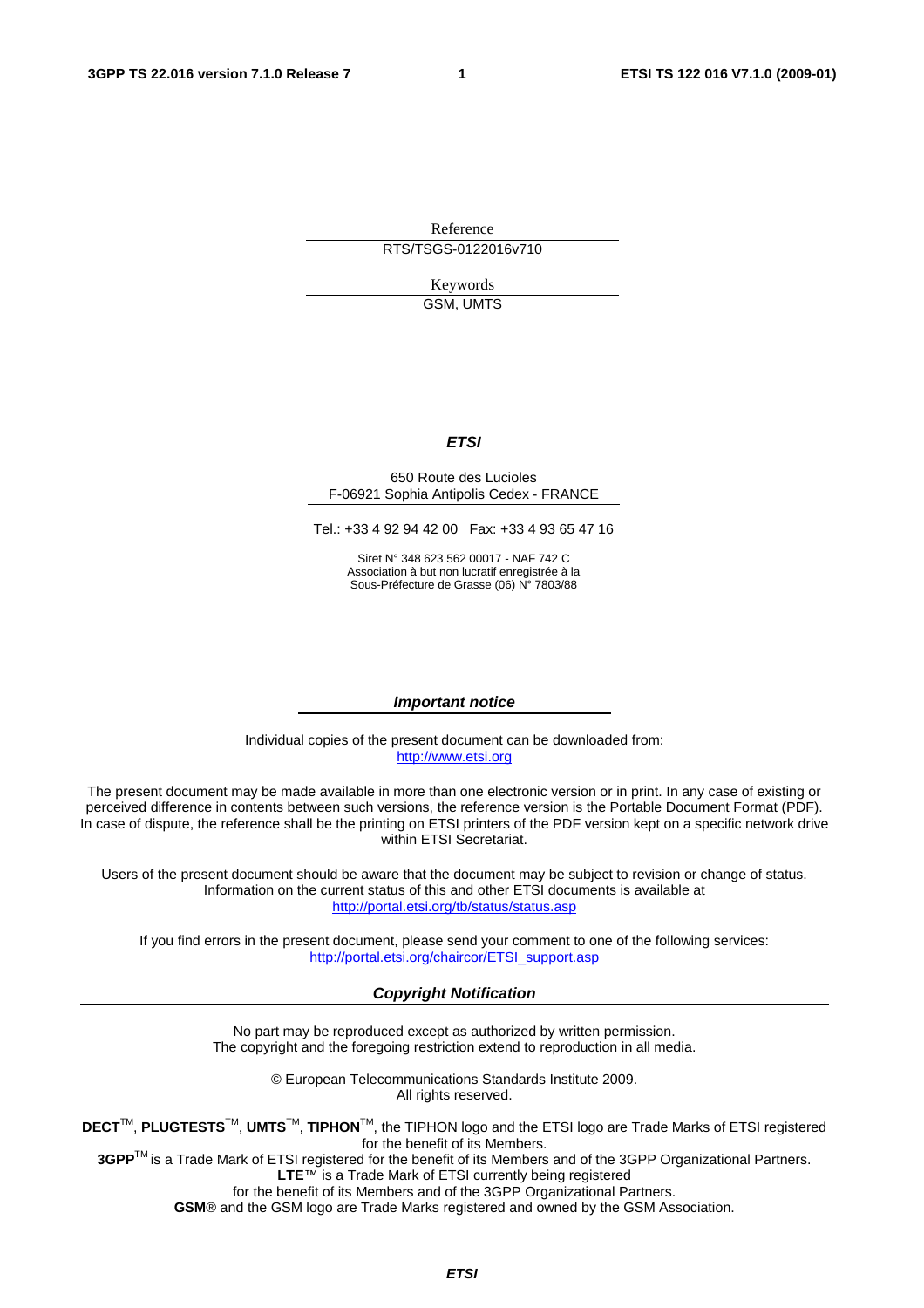# Intellectual Property Rights

IPRs essential or potentially essential to the present document may have been declared to ETSI. The information pertaining to these essential IPRs, if any, is publicly available for **ETSI members and non-members**, and can be found in ETSI SR 000 314: *"Intellectual Property Rights (IPRs); Essential, or potentially Essential, IPRs notified to ETSI in respect of ETSI standards"*, which is available from the ETSI Secretariat. Latest updates are available on the ETSI Web server ([http://webapp.etsi.org/IPR/home.asp\)](http://webapp.etsi.org/IPR/home.asp).

Pursuant to the ETSI IPR Policy, no investigation, including IPR searches, has been carried out by ETSI. No guarantee can be given as to the existence of other IPRs not referenced in ETSI SR 000 314 (or the updates on the ETSI Web server) which are, or may be, or may become, essential to the present document.

### Foreword

This Technical Specification (TS) has been produced by ETSI 3rd Generation Partnership Project (3GPP).

The present document may refer to technical specifications or reports using their 3GPP identities, UMTS identities or GSM identities. These should be interpreted as being references to the corresponding ETSI deliverables.

The cross reference between GSM, UMTS, 3GPP and ETSI identities can be found under [http://webapp.etsi.org/key/queryform.asp.](http://webapp.etsi.org/key/queryform.asp)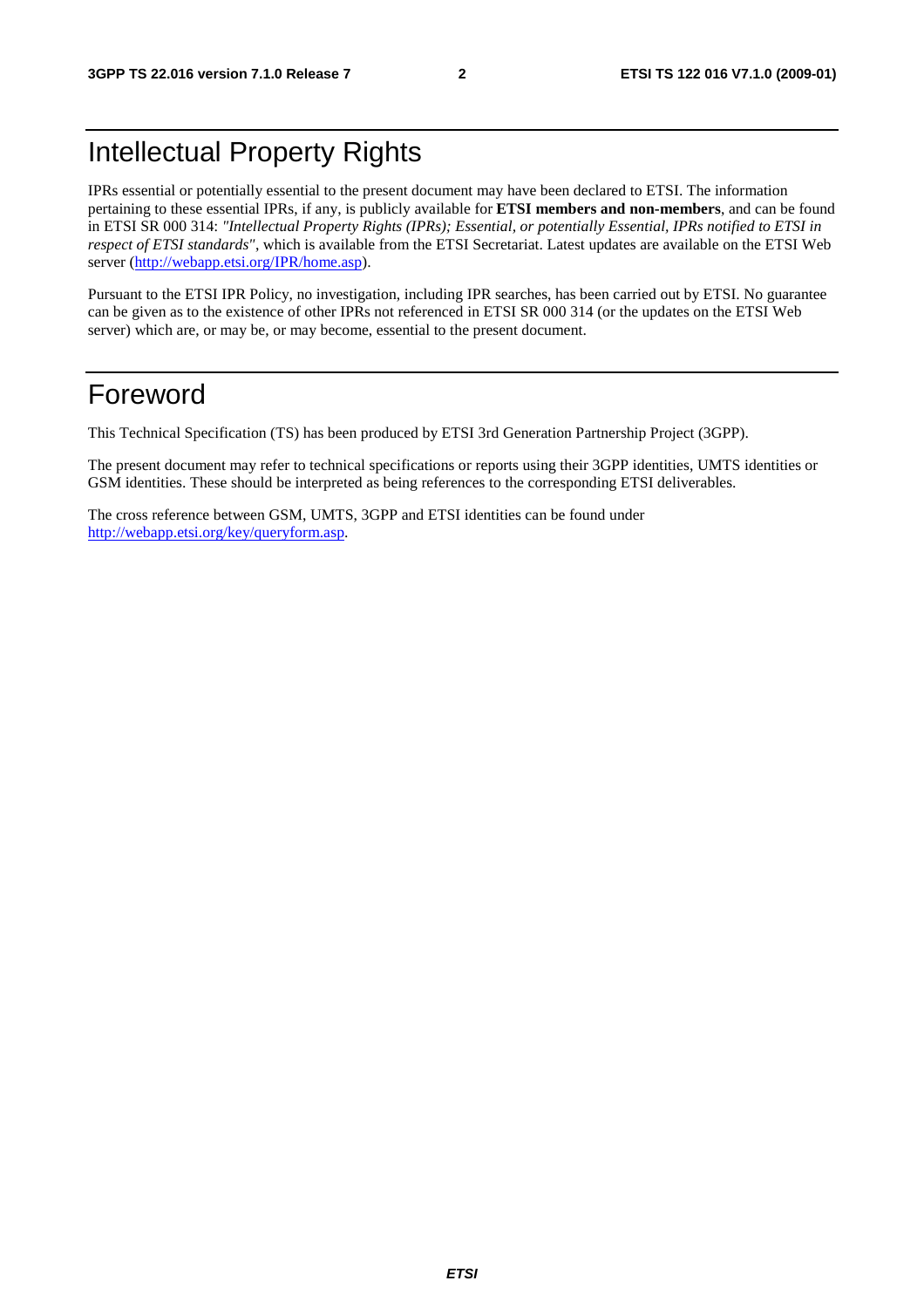# Contents

| $\mathbf{1}$   |                               |  |  |  |  |
|----------------|-------------------------------|--|--|--|--|
| 1.1            |                               |  |  |  |  |
| 1.2            |                               |  |  |  |  |
| 2              |                               |  |  |  |  |
| 3              |                               |  |  |  |  |
| $\overline{4}$ |                               |  |  |  |  |
| 5              |                               |  |  |  |  |
| 6              |                               |  |  |  |  |
| $\tau$         |                               |  |  |  |  |
|                | <b>Annex A (informative):</b> |  |  |  |  |
|                |                               |  |  |  |  |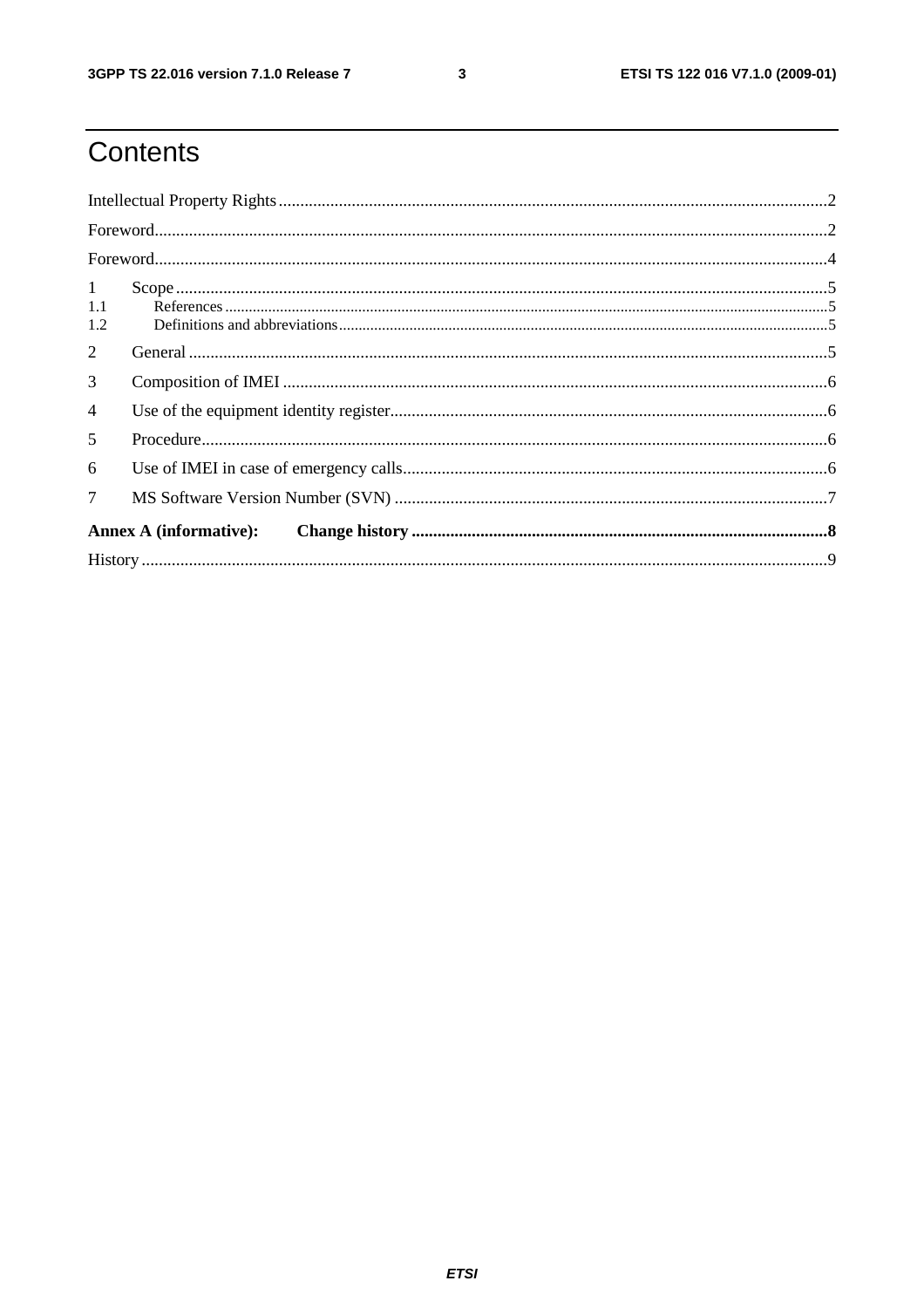### Foreword

This Technical Specification has been produced by the 3<sup>rd</sup> Generation Partnership Project (3GPP).

The contents of the present document are subject to continuing work within the TSG and may change following formal TSG approval. Should the TSG modify the contents of the present document, it will be re-released by the TSG with an identifying change of release date and an increase in version number as follows:

Version x.y.z

where:

- x the first digit:
	- 1 presented to TSG for information;
	- 2 presented to TSG for approval;
	- 3 or greater indicates TSG approved document under change control.
- y the second digit is incremented for all changes of substance, i.e. technical enhancements, corrections, updates, etc.
- z the third digit is incremented when editorial only changes have been incorporated in the document.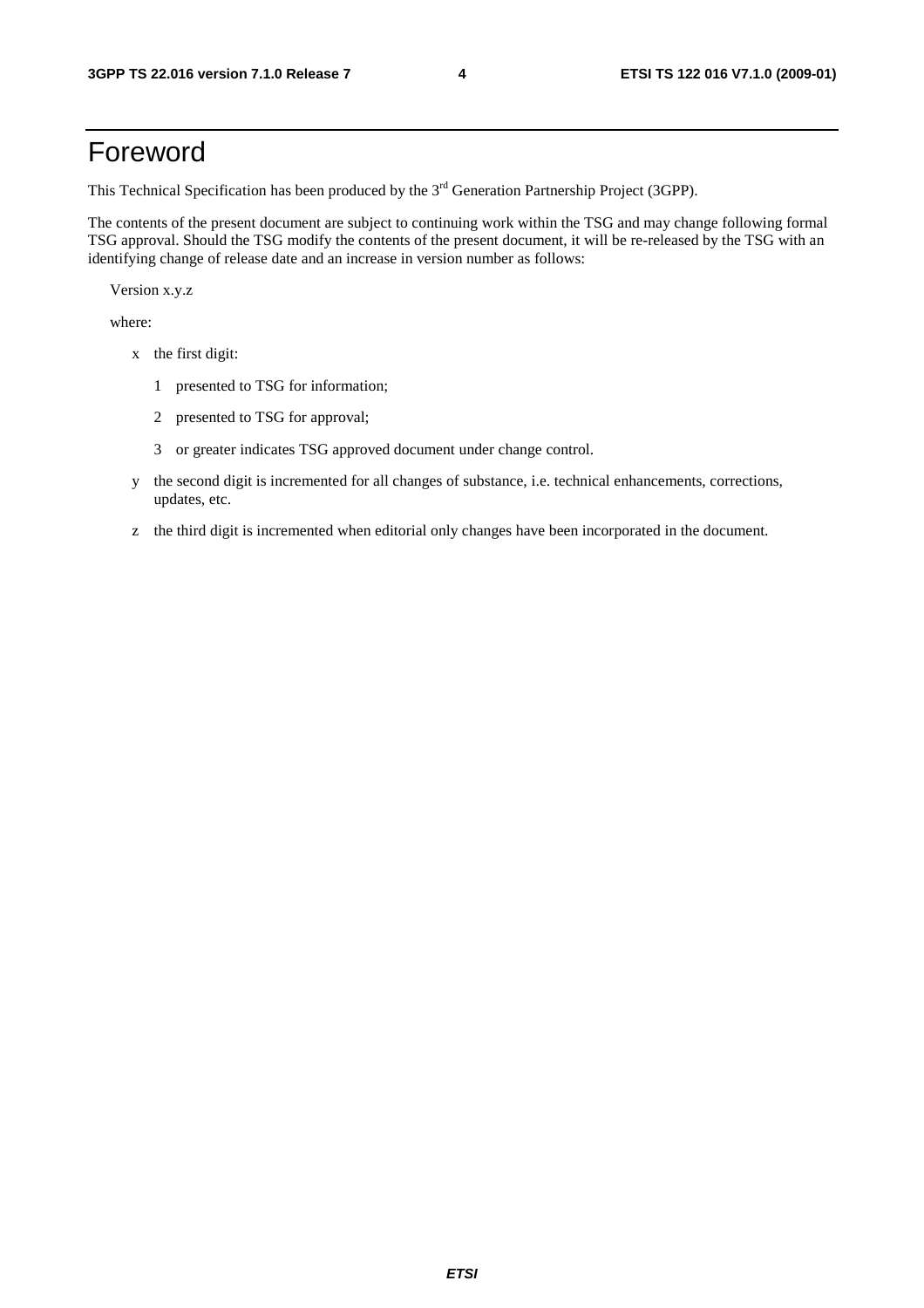#### 1 Scope

The present document defines the principal purpose and use of International Mobile station Equipment Identities (IMEI).

3GPP TS 23.003 describes the technical manner of numbering, addressing and identification.

#### 1.1 References

The following documents contain provisions which, through reference in this text, constitute provisions of the present document.

The following documents contain provisions which, through reference in this text, constitute provisions of the present document.

- References are either specific (identified by date of publication, edition number, version number, etc.) or non-specific.
- For a specific reference, subsequent revisions do not apply.
- For a non-specific reference, the latest version applies. In the case of a reference to a 3GPP document (including a GSM document), a non-specific reference implicitly refers to the latest version of that document *in the same Release as the present document*.
- [1] 3GPP TR 21.905: "Vocabulary for 3GPP Specifications".
- [2] 3GPP TS 23.003: "Numbering, addressing and identification".
- [3] ISO/IEC 7812 (1989): "Identification cards Numbering system and registration procedure for issuer identifiers".

#### 1.2 Definitions and abbreviations

In addition to the following, abbreviations used in the present document are listed in 3GPP TS 21.905.

**International Mobile Station Equipment Identity (IMEI) :** An "International Mobile Station Equipment Identity" is a unique number which shall be allocated to each individual mobile station equipment in the PLMN and shall be unconditionally implemented by the MS manufacturer.

# 2 General

An MS can only be operated if a valid "International Mobile Subscriber Identity" (IMSI) is present. An IMSI is primarily intended for obtaining information on the use of the PLMN by subscribers for individual charging purposes.

Besides the IMSI, the implementation of IMEI is found necessary in order to obtain knowledge about the presence of specific mobile station equipment in the network, disregarding whatever subscribers are making use of these equipments.

The main objective is to be able to take measures against the use of stolen equipment or against equipment of which the use in the PLMN can not or no longer be tolerated for technical reasons.

The IMEI is incorporated in an UE module which is contained within the UE. The IMEI shall not be changed after the ME"s final production process. It shall resist tampering, i.e. manipulation and change, by any means (e.g. physical, electrical and software).

NOTE: This requirement is valid for new GSM MEs type approved after 1st June 2002. However, this requirement is applicable to all 3GPP system compatible UEs from start of production.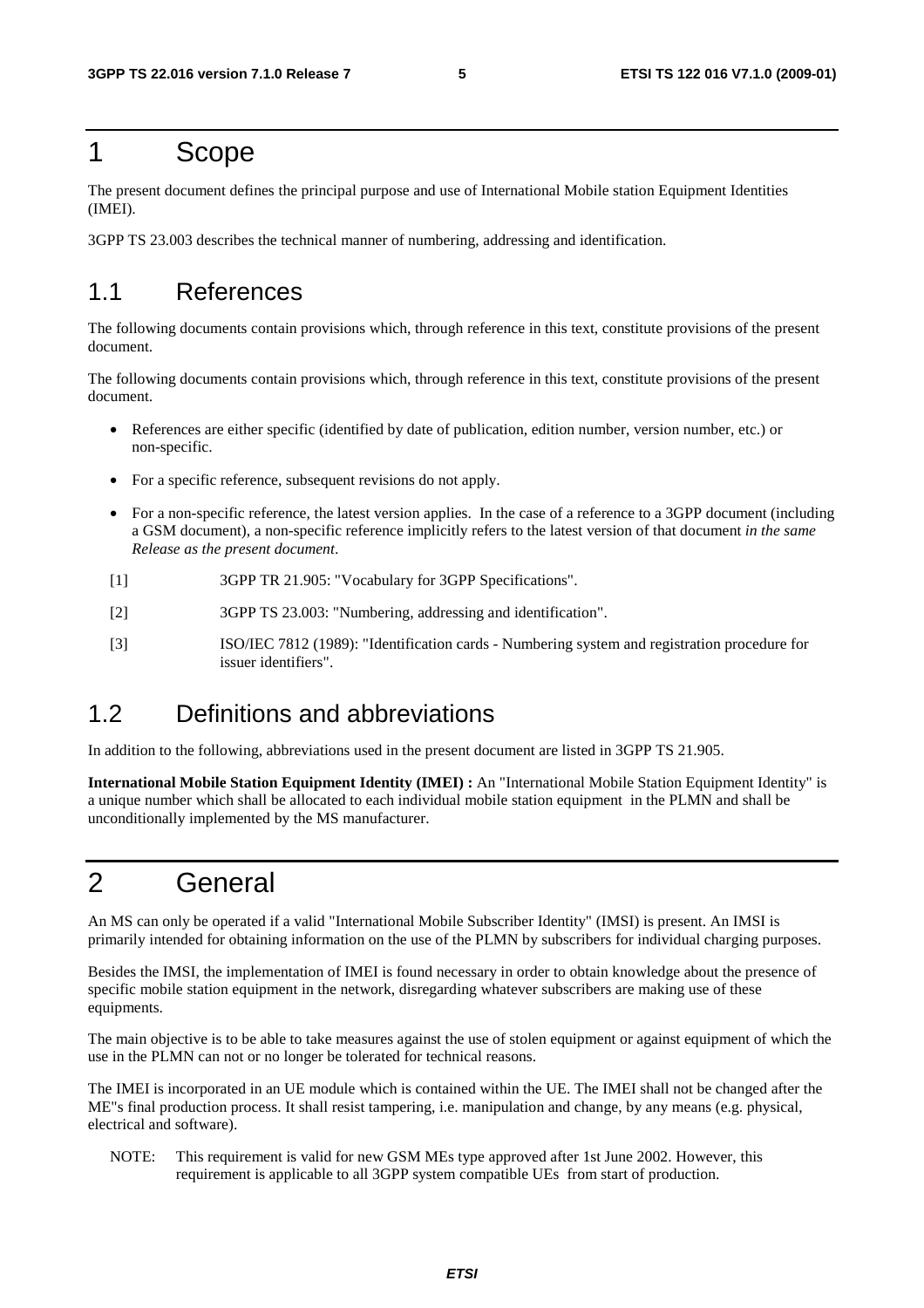This implementation of each individual module should be carried out by the manufacturer who is also responsible for ascertaining that each IMEI is unique and keeping detailed records of produced and delivered MS.

### 3 Composition of IMEI

The composition of the IMEI shall be such that each individual mobile station equipment can be separately identified.

Information is contained in the IMEI by which the PLMN, after requesting it, can immediately decide whether or not to accept calls made by means of this equipment.

Secondly, the IMEI shall directly or indirectly contain all information which is necessary for the network operator to make relations through its administrative system to trace the equipment to its origin of production. 3GPP TS 23.003 [2] describes the structure of the IMEI in detail.

The IMEI is complemented by a check digit. The check digit is not part of the digits transmitted at IMEI check occasions, as described below. The Check Digit shall avoid manual transmission errors, e.g. when customers register stolen MEs at the operators customer care desk.

NOTE: The Check Digit is not applied to the Software Version Number.

### 4 Use of the equipment identity register

A network operator can make administrative use of the IMEI in the following manner:

 Three registers are defined, known as "white lists", "grey lists" and "black lists". The use of such lists is at the operators' discretion.

The **white list** is composed of all **number series** of equipment identities that are permitted for use.

The **black list** contains all equipment identities that belong to equipment that need to be barred.

 Besides the black and white list, administrations have the possibility to use a **grey list**. Equipments on the grey list are not barred (unless on the black list or not on the white list), but are tracked by the network (for evaluation or other purposes).

#### 5 Procedure

It shall be possible to perform the IMEI check at any access attempt, except IMSI detach, and during an established call at any time when a dedicated radio resource is available, in accordance with the security policy of the PLMN operator. It shall also be possible to perform the IMEI check when a UE is IMS registered.

The network shall terminate any access attempt or ongoing call when receiving any of the answers "black-listed" (i.e., on the black list) or "unknown" equipment (i.e., not on the white list) from the EIR. An indication of "illegal ME" shall in these cases be given to the user. Furthermore this is equivalent to an authentication failure hence any call or IMS session establishment or any location updating is forbidden for the MS, it cannot answer to paging, it is just allowed to perform Emergency Calls. Emergency calls must never be terminated as a result of the IMEI check procedure.

# 6 Use of IMEI in case of emergency calls

Emergency calls can in some PLMNs be made without having to send the subscriber identity (IMSI) to the network. In this case the misuse of MS equipments after placing invalid emergency calls can be restrained by using the equipment identity.

The network request for the equipment identity is sent to the MS after the emergency call has been set-up. The procedure is the same as for normal call set-up.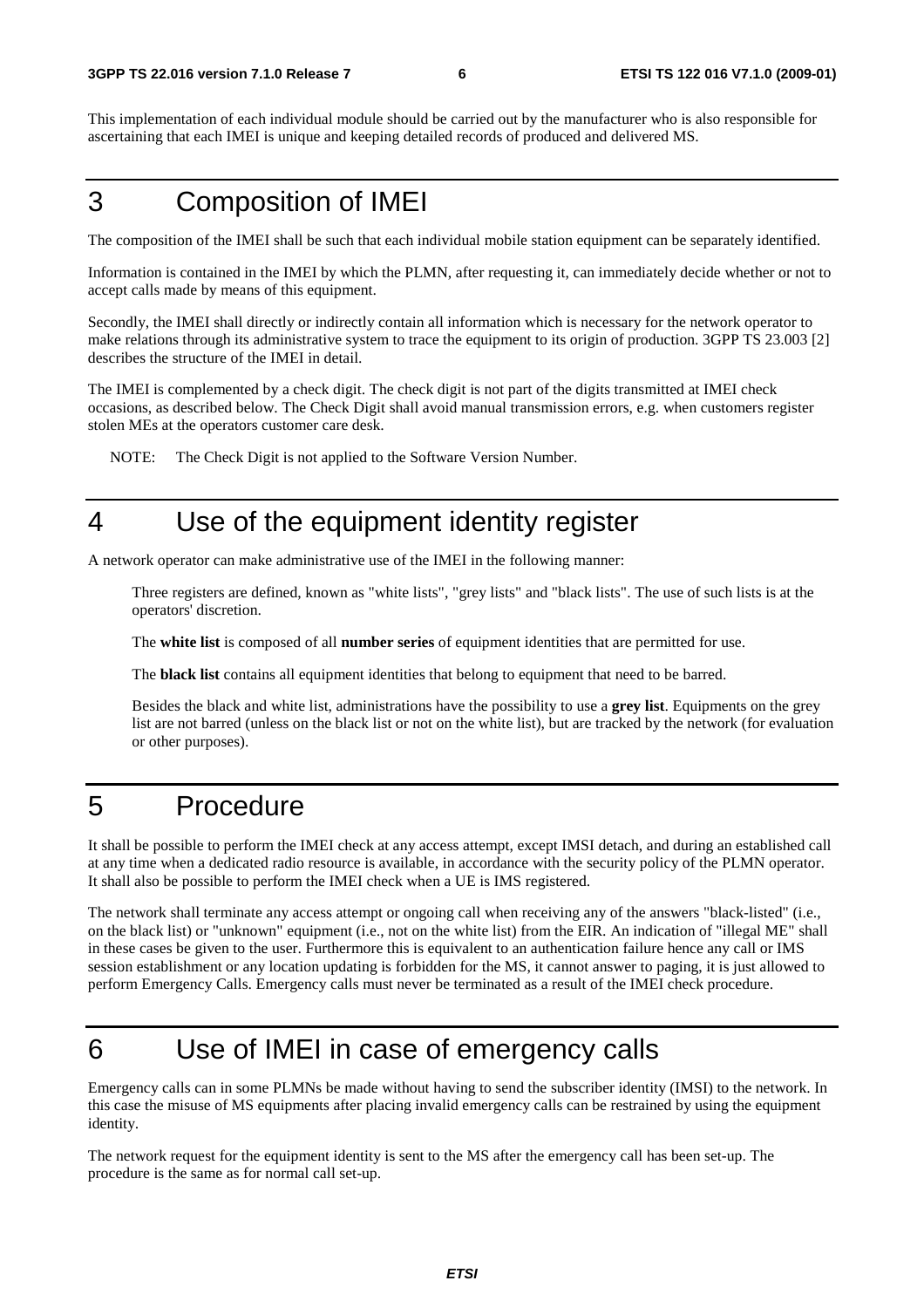# 7 MS Software Version Number (SVN)

A Software Version Number (SVN) field shall be provided. This allows the ME manufacturer to identify different software versions of a given mobile.

The SVN is a separate field from the IMEI, although it is associated with the IMEI. When the network requests the IMEI from the MS, it may also request that the SVN is also sent towards the network.

The white list shall use the IMEI, The Black and Grey Lists may also use the SVN.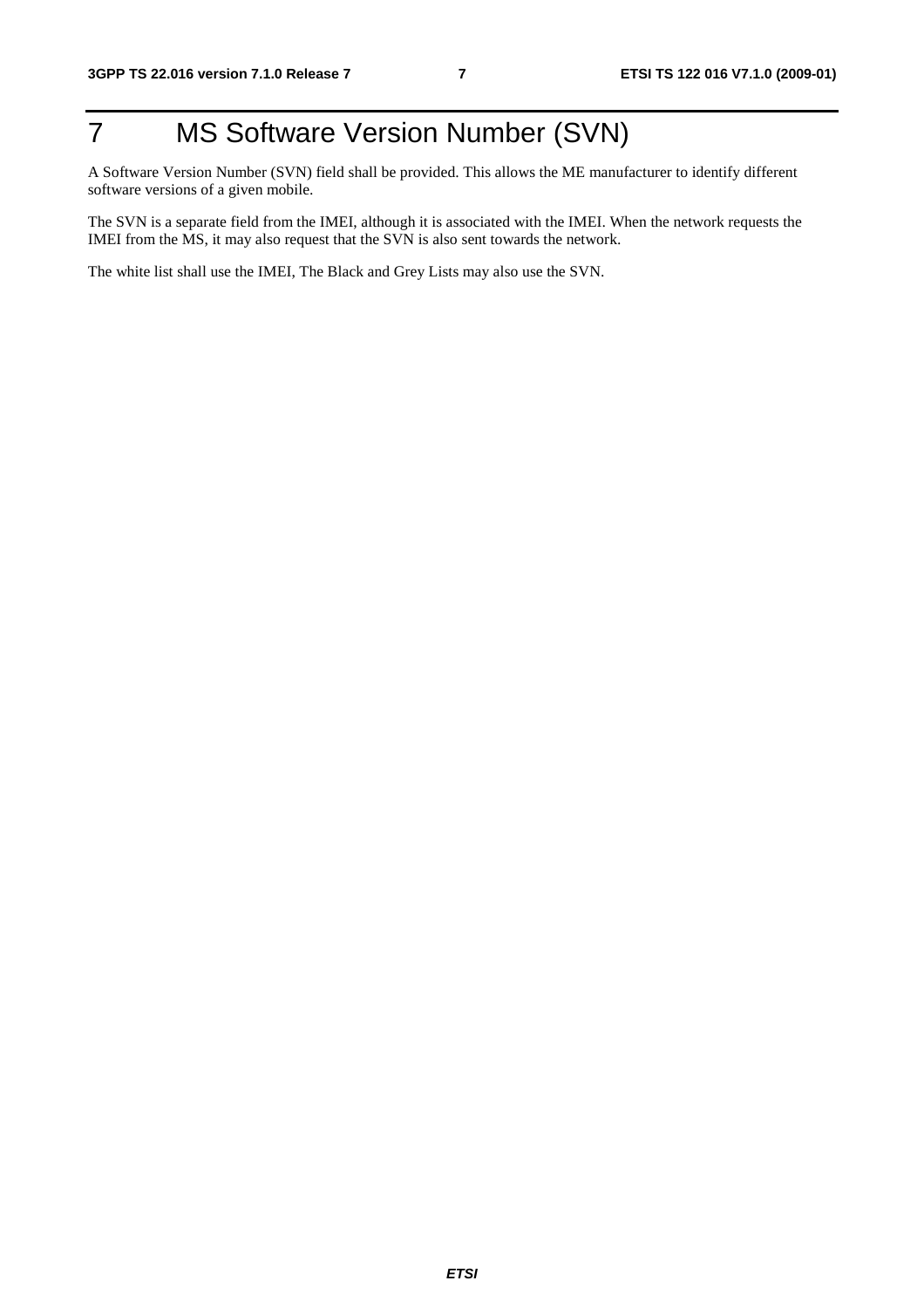# Annex A (informative): Change history

| <b>Change history</b> |                     |                     |               |           |                |            |     |                                                                                                        |       |            |                      |
|-----------------------|---------------------|---------------------|---------------|-----------|----------------|------------|-----|--------------------------------------------------------------------------------------------------------|-------|------------|----------------------|
| TSG SA# SA Doc.       |                     | SA <sub>1</sub> Doc | <b>Spec</b>   | <b>CR</b> | R<br>ev        | Rel        | Cat | Subject/Comment                                                                                        | Old   | <b>New</b> | WI                   |
| Jun 1999              |                     |                     | GSM 02<br>.16 |           |                |            |     | Transferred to 3GPP SA1                                                                                | 7.0.0 |            |                      |
| SA#04                 |                     |                     | 22.016        |           |                |            |     | Transferred to 3GPP SA1                                                                                |       | 3.0.0      |                      |
| SP-05                 | SP-99479            | S1-99611            | 22.016        | 001       |                | R99        | D   | Editorial changes for alignment                                                                        | 3.0.0 | 3.0.1      | Editorial<br>changes |
| SP-06                 | SP-99601            | P-99-777            | 22.016        | 002       |                | R99        | F   | Modification of section 2 to<br>enhance IMEI security                                                  | 3.0.1 | 3.1.0      |                      |
| SP-08                 | SP-000195 S1-000441 |                     | 22.016        | 003       | 1              | <b>R99</b> | F   | <b>IMEI</b> coding                                                                                     | 3.1.0 | 3.2.0      |                      |
| SP-08                 | SP-000194 S1-000266 |                     | 22.016        | 004       |                | R99        | F   | Modification of section 2 to<br>delete unnecessary information<br>about phases and releases<br>removed | 3.1.0 | 3.2.0      |                      |
| SP-11                 | SP-010065           | S1-010258           | 22.016        |           |                | Rel-4      |     | Transferred to 3GPP Release 4                                                                          | 3.2.0 | 4.0.0      |                      |
| $SP-15$               | SP-020045 S1-020457 |                     | 22.016        | 006       |                | Rel-4      | F   | Editorial CR to correct terms and                                                                      | 4.0.0 | 4.1.0      | <b>CORREC</b>        |
| SP-16                 | SP-020237           | S1-021149           | 22.016        | 008       |                | Rel-4      | A   | Type approval code                                                                                     | 4.0.0 | 4.1.0      | TEI                  |
| SP-16                 | SP-020267 S1-021043 |                     | 22.016        |           |                | Rel-5      |     | Updated from Rel-4 to Rel5                                                                             | 4.1.0 | 5.0.0      |                      |
| SP-26                 | SP-040744 S1-040997 |                     | 22.016        |           |                | Rel-6      |     | Updated from Rel-5 to Rel-6                                                                            | 5.0.0 | 6.0.0      |                      |
| SP-34                 | SP-060768 S1-061444 |                     | 22.016        | 0009      | $\blacksquare$ | Rel-7      | F   | <b>IMEI Check and IMS</b>                                                                              | 6.0.0 | 7.0.0      | TEI7                 |
|                       |                     |                     | 22.016        |           |                | Rel-7      |     | Editorial correction to version<br>identity on front cover                                             | 7.0.0 | 7.0.1      |                      |
| SP-42                 | SP-080891           | S1-083445           | 22.016        | 0010      | 1              | Rel-7      | F   | Correction of SVN sending when 7.0.1<br>network requests IMEI                                          |       | 7.1.0      | TEI7                 |